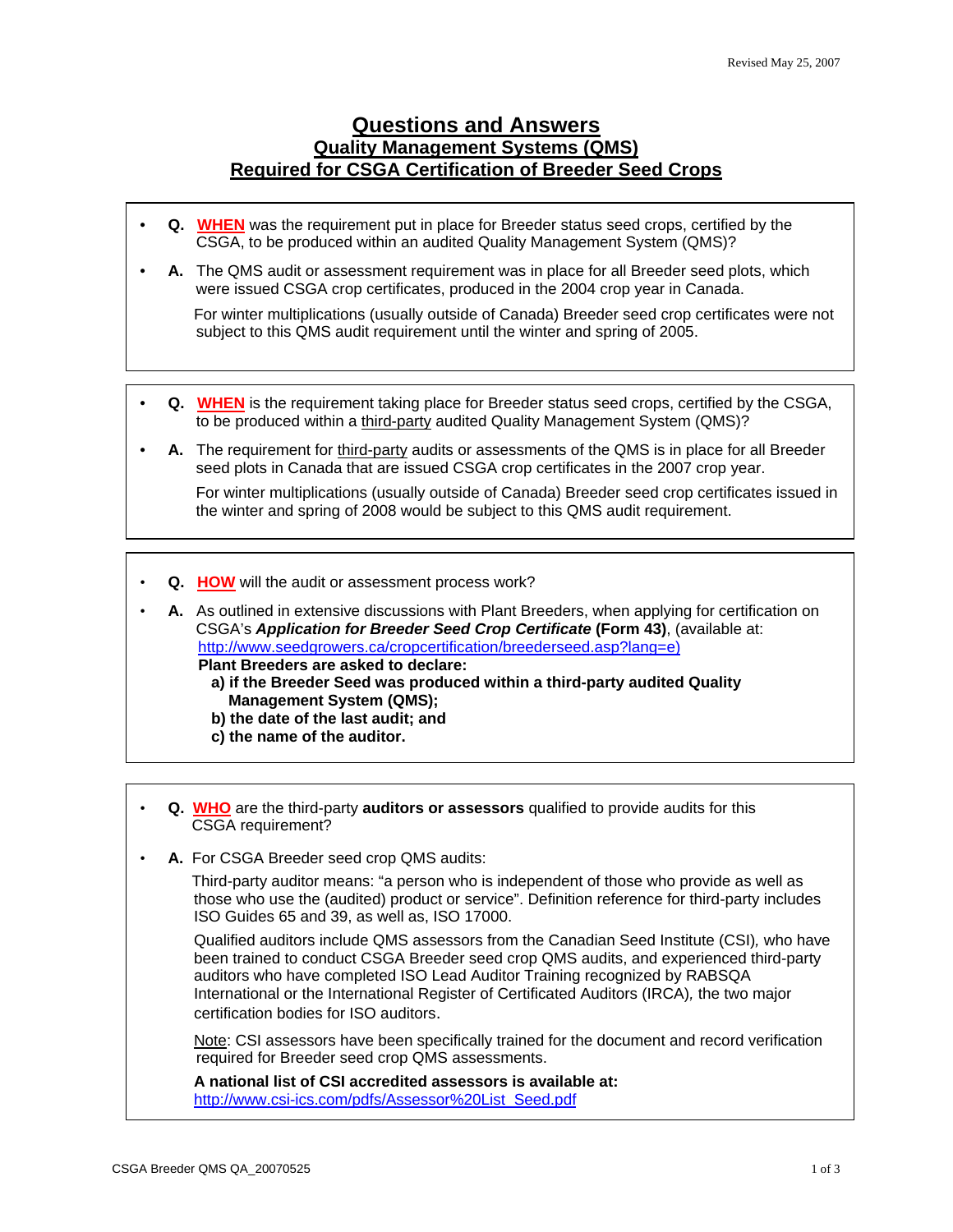- **Q. HOW** will the audit or assessment process work? **Will CSGA have to approve quality manuals?**
- **A.** No, CSGA will NOT be approving quality manuals. Plant Breeders are responsible for their own quality manuals that describe varietal identity preservation measures.

 After several years of extensive discussions, CSGA sent the following information, in fall 2003 and spring 2004, to seed companies in Canada and to all CSGA recognized Plant Breeders:

1. Revised *Canadian Regulations and Procedures for Breeder Seed Crops – August 2003*

- 2. CSGA's *Assessment Checklist for Breeder Seed Production Quality Management Systems* (QMS) that includes recommended quality manual elements (available at: http://www.seedgrowers.ca/pdfs/forms/Breeder%20QMS\_CropCert-Assessment- CHECKLIST\_English\_20060207..pdf)
- 3. *Q's and A's on Assessments of Breeder Seed Production QMS*
- 4. References to quality management document templates and assessment services available from the Canadian Seed Institute (CSI).
- **Q. HOW** will the assessment process work? **What is an acceptable pass on the quality manual and assessment?**
- **A.** The CSGA recognized professional Plant Breeders are responsible for ensuring that:
	- 1. Quality manuals accurately describe each element's procedures; and
	- 2. Records are kept which verify that those procedures are being followed.

 Plant Breeders develop their own quality manuals. The CSGA's *Assessment Checklist for Breeder Seed Production Quality Management System (QMS)* contains the elements or sections that Plant Breeders recommended for quality manuals.

 The assessment or audit verifies for CSGA and the Plant Breeder that, for assessed element(s), the quality manual describes varietal preservation procedures, and that records exist to verify that the procedures were followed.

- **Q. HOW** will the audit or assessment process work?**Who determines a pass or fail? Does the assessor, CSGA, or the Plant Breeder decide?**
- **A.** CSI's assessors provide conformity verification assessment services (normally for approved conditioners to verify compliance with federal Seeds Regulations) for Plant Breeders to verify compliance with CSGA's Regulations for Breeder seed crop certification.

 Federal Seeds Regulations prescribe that CSGA sets the standards for pedigreed seed crop certification, so CSGA (with expert technical advice from CSGA's Plant Breeders' and Standards Committees) interprets compliance with the standards for Breeder seed crop certification. In this case, compliance requires the Plant Breeder to provide evidence to CSGA that the Breeder plot being certified was produced within an audited QMS.

 CSGA will audit *Assessment Checklists* as required but Plant Breeders are responsible for implementing any corrective actions identified by assessments of their QMS.